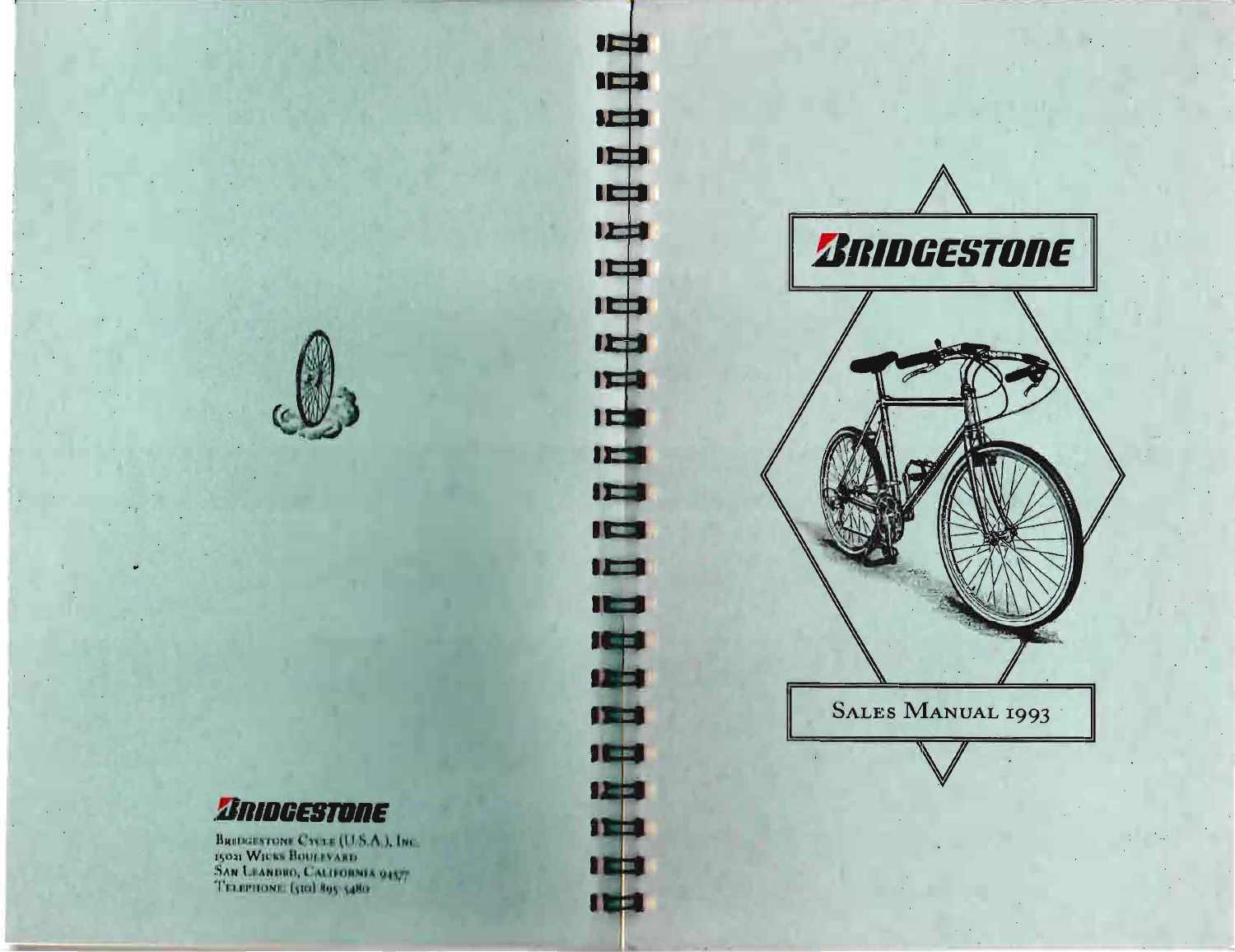# **INTRODUCTION**

# $t - W$ HY THIS BOOK?

**I** 

**I** 

I ST

I

<u>i ga</u>

**The Street** 

l Ser

**The Co** 

l Stan

 $\mathbf{I}$ 

**I TEXT** 

**IN BEA** 

**NST** 

**Alternative** 

**The South of the State** 

**TEM** 

**The simple** 

 $\mathbf{I}$  ,  $\mathbf{I}$ 

**The Second Second** 

**State** 

**I Take** 

**The Co** 

This book is a response to requests for a list of what we think are the key selling features for each model. Consider this an interactive book, and help us improve it. If you're having particular success with one or more models, pointing out benefits we may have ignored, please hop onto the phone or fax and let us know. We want to share useful information with all our dealers. Thanks.

# **[.... THE POWER OF THREE**

There's a nile that says people can remember just three pieces of new information in any presentation. That sounds reasonable to us, so we've narrowed our key points down to three (or so) per model. It could be that we missed your three, or that your three are better than ours. No matter-use whatever is best for the customer.

# **F.** FEATURES, NOT BENEFITS

It does us all good to remember the difference between a feature and a benefit: A feature is the gizmo; a benefit is what the gizmo does--how it improves the IIser's Life. Educated customers hear features and immediately translate them to henefits- but most customers are intimidated. What's more, they generally won't let on that they don't know what you're talking about when you speak, "Butted chrome-moly tubing, with dual slsand Hyperglide." Keep it simple, and at the customers' level of understanding. Helping them feel comfortable and teaching them at the same time is not just good business, but an act of kindness as well.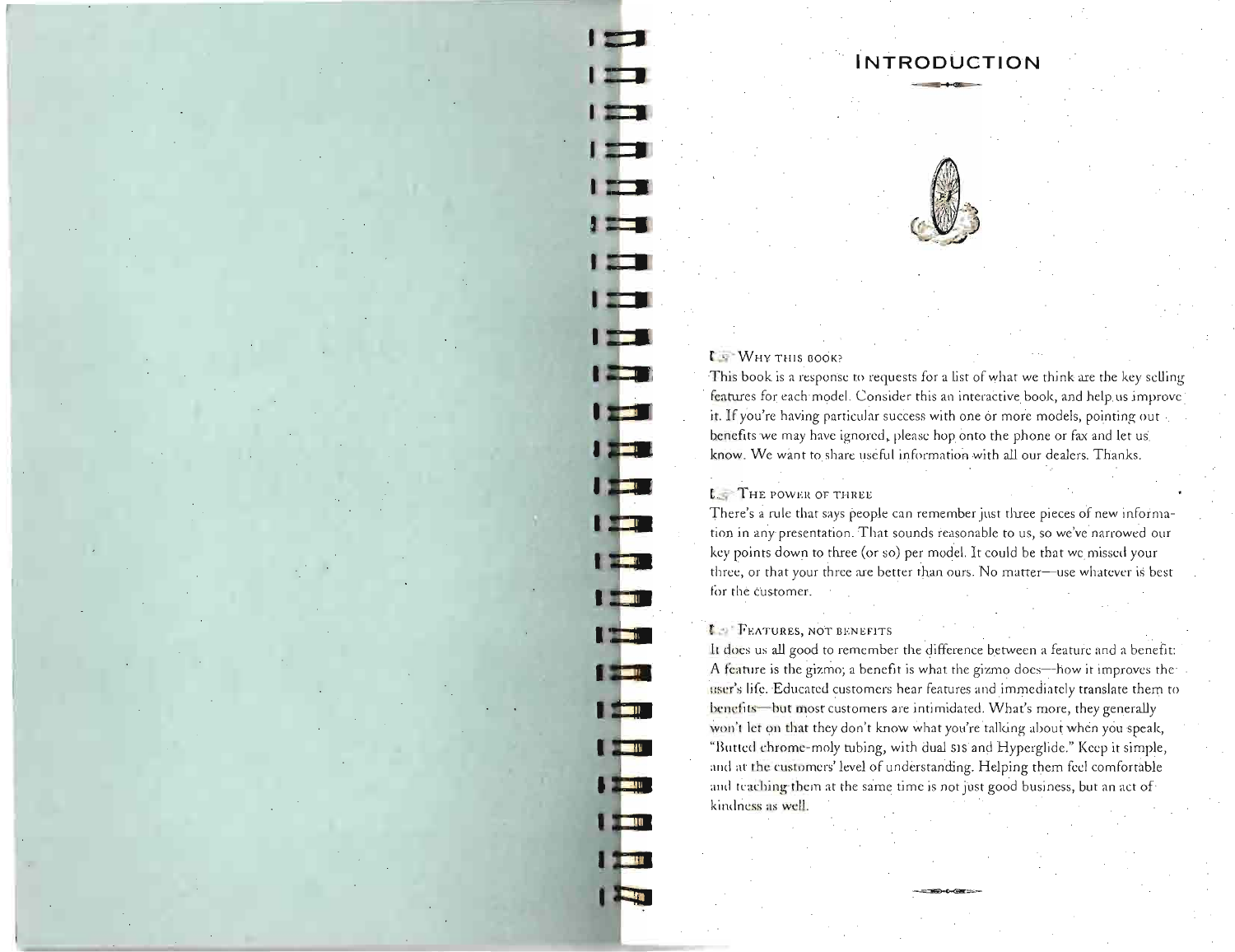# **SELLING BRIDGESTONE BIKES**



*We have tried our best to keep Bridgestones clean; simple and purely fimctional. Bridgestone bikes are usually a littie diJJerent, but each model is carefidly designed by people who ride a lot.* 

### **SELL** OUR STRENGTHS

l ji" THE IUDE. Dialed-in, size-specific geometry in all models· makes Bridgestones the best-riding bikes in the world. The easiest way to sell one is to get someone on it fora test ride and have them eompare it with any other brand. It doesn't require an expert to teU the difference in the ride.

t. 3- . THE FIT. Bridgcstones typically come in more sizes than competitors' equivalent models. More sizes mean they fit more bodies. Please have each size available. Sell the fit.

IF. THE MATERIAL. All Bridgestone bikes are made of chrome-moly steel, the best all-around frame material in the world. Of all frame materials, none is as friendly-to the rider and the environment-as steel. Steel frames can be coldset into alignment after a crash. You cannot reliably bend aluminum or carbon fiber; in many ways, they are one-crash bicycles. Despite virtually everything you've heard or read in the past ten years about a frame material's shock-damping qualities, these are the facts: Steel dampens shock three times better than aluminum, and twice as well (as fast) as titanium. A material's ability to dampen shock is directly proportional to its stiffness, or modulus of elasticitynothing else. (Comfort depends more upon frame geometry, tire volume and tire pressure, though-and a relaxed upper body will do wonders.)

*That's it. Se!! the ride, se!! the fit, and se!! the steel.* 

#### BRIDGESTONE'S BACKGROUND

Bridgestone is a Japanese company founded in 1939 by Shojiro Ishibashi. Mr. Ishibashi, ever the marketer, thought it best to give his company international appeal, so rather than calling it Ishibashi, he took *Ishi* ("stone") and *bashi*  ("bridge"), transposed them, and made *Bridgestone.* 

Bridgestone began bicycle production in 1949, and it now ranks first in volume among all Japanese manufacturers and about fifth worldwide, behind Hero and Atlas (from India), Huffy, and Murray Ohio. Our total production is 1.5 million bikes per year, the majority of which stay home in Japan.

Since the United States is regarded as the world leader in mountain bikes, the bicycles designed for the U.S. market are also sold in Europe. This year they will be available in Japan.

The point to all this is that unlike most other.so-called manufacturers, we actually make bikes. In the '70s, Bridgestone built almost a million bikes for Schwinn. Since then, the dollar has fallen and the Japanese yen has strengthened to the point that it's too costly for anyone to subcontract to Japan anymore.

Japanese quality and safety standards are the highest in the world, and Bridgestone's internal standards are even higher-a situation that we find frustrating at times, as it limits our choices. We have an extensive testing facility, and only those components that pass are allowed onto our bikes.

Many well-known and widely accepted parts do not pass our tests, and if we still want to use them, we ask for "modified" versions, beefed up in critical areas. Japanese standards for handlebar and seatpost strength are particularly tough, and we've had to get custom versions of certain models just so we could . use them. Neither Taiwan nor the u.s. has such strict standards. It is doubtful, then, that you'll ever see a 130-gram handlebar on a Bridgestone.

**• •** 

**MILLER** 

**Maria** 

**THE R** 

**THE R** 

**Report** 

**TELE** 

**TEMP** 

**Report** 

a a s

**LESS** 

nis 1

**Section** 

**COLOR** 

**• •** 

.~

Our lower-priced TIc-welded models are built by Merida in Taiwan. Merida also makes bikes for Trek, Specialized, Mongoose, Univega and Scott. Merida's arch-rival is Giant. These are by far the two largest manufacturers in Taiwan, and they are the only two Taiwanese factories to have carned that nation's highest government rating for quality and quality control. Both companies make excellent bikes.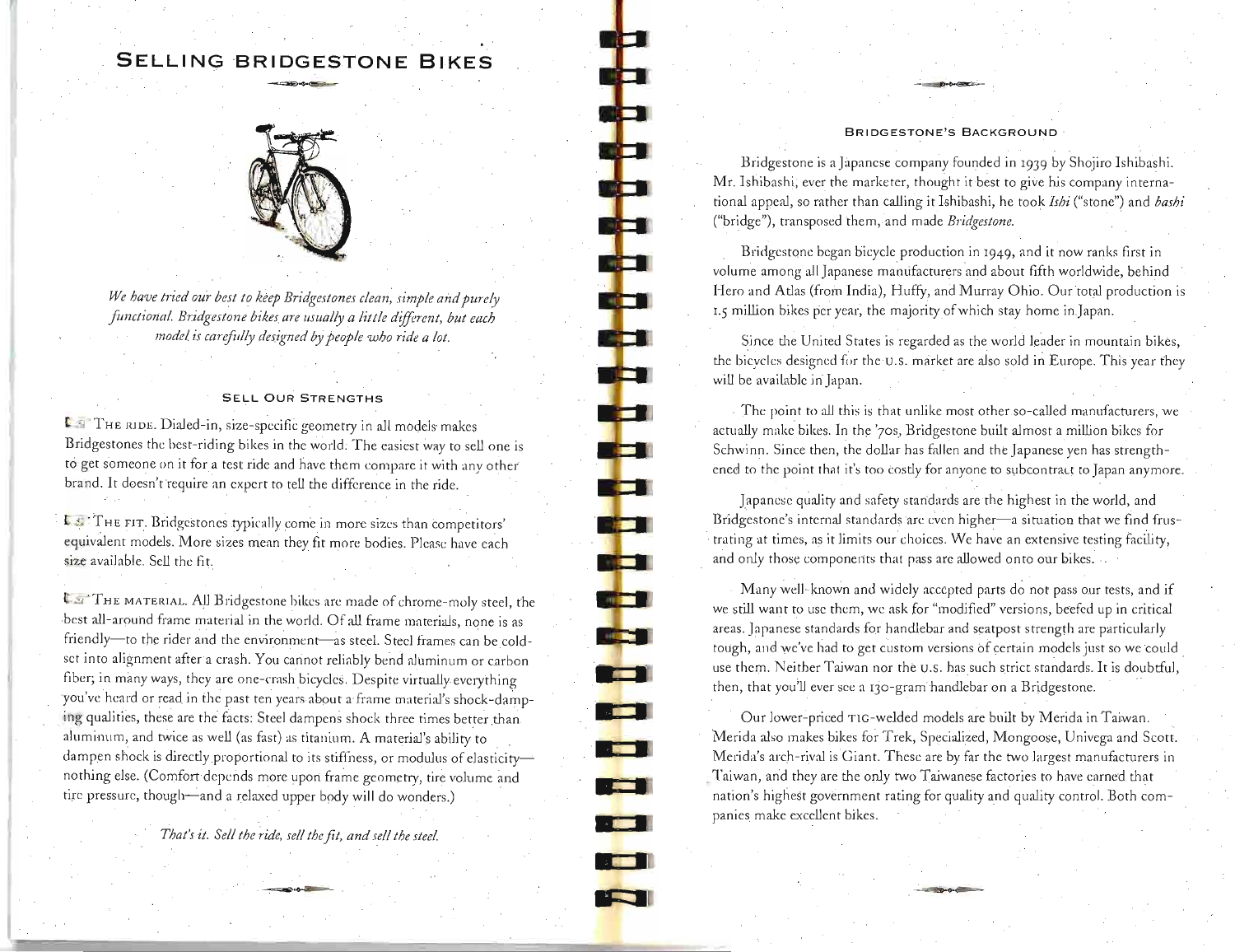# **S E LLI NG SUGGESTIONS**

la de la f

**REAL PROPERTY** 

**START OF BU** 

**REGISTER** 

**THE T** 

**DESCRIPTION** 

**Kata** 

<u>i të t</u>

**Ta** 

**The Contract of the Contract of the Contract of the Contract of the Contract of the Contract of the Contract of the Contract of the Contract of the Contract of the Contract of the Contract of the Contract of the Contract** 

**Theme** 

 $\frac{1}{2}$ 

**The Co** 

**The Co** 

**KET** 

**REAL** 

**Itali** 

**The Co** 

Hello, my name is...

I INTRODUCE YOURSELF BY NAME.

L:"J DETERMINE WHAT-KINI) OF BIKE TIlEY WANT. And if they don't know...

**L DETERMINE WHAT KIND OF BIKE THEY NEED.** Ask about riding history, riding habits-how far, how often and where. Ask also about future riding plans.

# **LET** DETERMINE THE BUDGET.

Don't waste time talking about \$800-plus bikes if the budget stops at \$500. You can address this issue by saying something like, "If you tell me what your bike budget is, I'll make sure you get the best possible bike for your money."

# IST SELL BENEFITS, NOT FEATURES.

Determine the customer's level of knowledge and interest in technical features. If the customer is knowledgable, it's OK for you to show off some of your own technical expertise by talking about the features *and* the benefits. But don't intimidate customers by showing how much they don't know. Instead, talk about the benefits and not the features.

To understand the difference between a Bridgestone and another brand's comparably priced bike, first read this book, then go out and ride at least one model from each category (one RB, one MB, one XO). That way, you'll know what you're talking about when you describe a Bridgestone's benefits to a customer. And your knowledge will be based on the best kind of experience.

~=

# **SELLING THE ROAD BIKES**



*Most modern road bikes sacrifice versatility for racing style points. The tire clearance is minimal, there is no way to mount a fender, and* the geometries are so extreme that these bikes tend to ride harshly. *Bridgestone road hikes are as race-worthy as any, with more than 130 Category* 1 *and* 2 *race wins in the past three years, yet they take into accollnttbe realities* of *a non-racing existence.* 

1l ."I ' Bridgestone road bikes ride right. If your body dimensions approach or fall into the range of "normal," you'll feel right at home on a Bridgestone. Our road bikes arc designed with slack scat rube angles, long top tubes and medium-low bottom brackets. This folds *you* aerodynamically over the handlebars, allows your butt muscles to contribute (and keeps them from getting flabby), and makes for stable, powerful riding on any terrain.

[ .j We believe our road bikes are the best-designed, best-riding production hikes made today, and unless you have extreme proportions (i.e., you're 5'2" with a 32-inch inseam, or 6'2" with a 31-inch inseam), we firmly believe you can't get a better-riding bike at any price.

 $t$  1 All models have size-specific geometry. Many manufacturers build one geometry for all sizes. We vary the seat tubes (and to a lesser extent, the head lubes) on all our models and sizes. This accommodates the normal changes in teg length that generally accompany changes in rider height.

-~~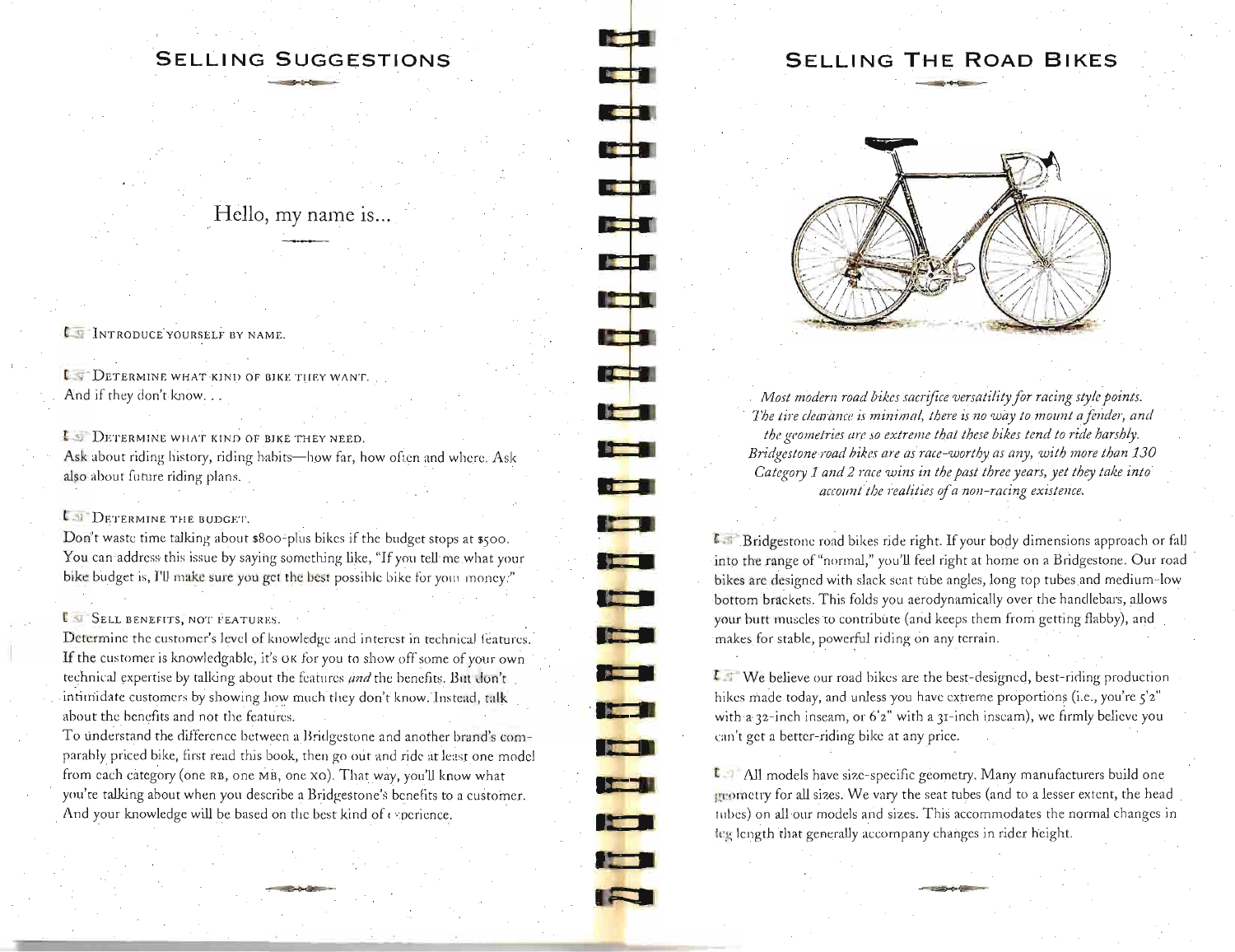

**=- , ..,.** 

THEy'RE THE MOST VERSATILE ROAD BIKES You CAN BUY

**t.** In many ways, our road bikes were born of disgust for steep-angled criterium-only frames popularized in America in the early '80s and still in full force today. What modern road bikes allow you to fit fenders, a rack, or 700 x 32C tires? Only Bridgestone's. Point this out to people. With these additions, our road bikes become some of the fastest, best-handling "hybrids" in the world. You can tour on an RB-I. Bridgestone road bikes are the most thoughtout, sensibly designed, versatile road bikes available.

# $t_{\rm s}$  . Sell steel!

If steel-with all its cost, availability, ecological good sense, and mechanical and production qualities—were being introduced in the '90s, it would be regarded as the last word in frame materials. Though steel is heavier per volume than aluminum, carbon fiber, or titanium, high-quality steel frames don't weigh that much mbre, because not as much is needed. Steel frames lend themselves to artistic endeavors more than other frames, because they can be built by so many different methods. And steel frames can be modified and repaired more easily. What's more, a well-built steel road bike like a Bridgestone has the traditional look of fine road bikes—a look that's always stylish.

 $t$ . The following (facing) page lists some of the specific technical features and advantages of Bridgestone road bikes.

# **FEATURES**

**It.** 

**•** WI

**•** 

**•** 

**RESERVE** 

and the state of the state of the state of the state of the state of the state of the state of the state of the state of the state of the state of the state of the state of the state of the state of the state of the state

التحق

**• •** 

i <del>e se</del>

 $\mathbf{E} = \frac{\mathbf{E} \cdot \mathbf{E} \cdot \mathbf{E} \cdot \mathbf{E} \cdot \mathbf{E} \cdot \mathbf{E} \cdot \mathbf{E} \cdot \mathbf{E} \cdot \mathbf{E} \cdot \mathbf{E} \cdot \mathbf{E} \cdot \mathbf{E} \cdot \mathbf{E} \cdot \mathbf{E} \cdot \mathbf{E} \cdot \mathbf{E} \cdot \mathbf{E} \cdot \mathbf{E} \cdot \mathbf{E} \cdot \mathbf{E} \cdot \mathbf{E} \cdot \mathbf{E} \cdot \mathbf{E} \cdot \mathbf{E} \cdot \mathbf{E} \cdot \mathbf{E} \cdot \mathbf$ 

 $\blacksquare$ 

**• •** 

STANDARD-SIZED TUBING:  $1\%$ -inch down tube and seat jube; 1-inch top tube

# **ADVANTAGES**

Strength, good looks, and a better track record (more races, more miles, more years) than anything else."Proven" and "it works" are the key points. (Sizes larger than 56cm use a 1 1/8-inch top tube for added rigidity.)

128MM REAR Better chainlines, and better compatibility with OVERLOCKNUT low O-Factor cranks, than wider 130mm rear DIMENSIONS overlocknuts. A 128mm overlocknut lets you fit either a I26mm or 130mm rear hub. For almost 20 years; I26mm has been the standard. dimension, and functionally it's as good as ever. The one advantage it lacks is its marketability: The obsession for more rear cogs is threatening to make 130mm the standard-simply because you can squeeze eight cogs into 130mm. Our stance is that· seven is plenty, and that if you want that extra cog and are willing to put up with fewer usable rear cogs or higher-Q-Factor cranks, then have an experienced mechanic spread your frame another *zmm.* It won't hurt the frame .

."MOUNTA] N BIKE-STYLE" Slightly less weight, theoretically smoother brak- REAR CABLE GUIDES ing, and, if you ever use unlined cable housing or non-aero front-brake routing, then it's easier to grease the cables. Basically, the pros and cons of split cable stops are minimal and cancel each other-so we did it to be different.

HIGH STACK-HEIGHT Some headsets have an actual stack height of HEADSETS . 33mm'. That's low-if we cut the steer tube to accommodate this; then you'd be stuck with this stack height forever. For instance, if you wore out an Ultegra headset and wanted to put on a Campagnolo, you couldn't do it. We leave our steer tubes long enough so that you can use any . headset. For low-stack headsets, we add spacers to fill in the difference. Understand? If you don't, ask ·your mechanic to show you.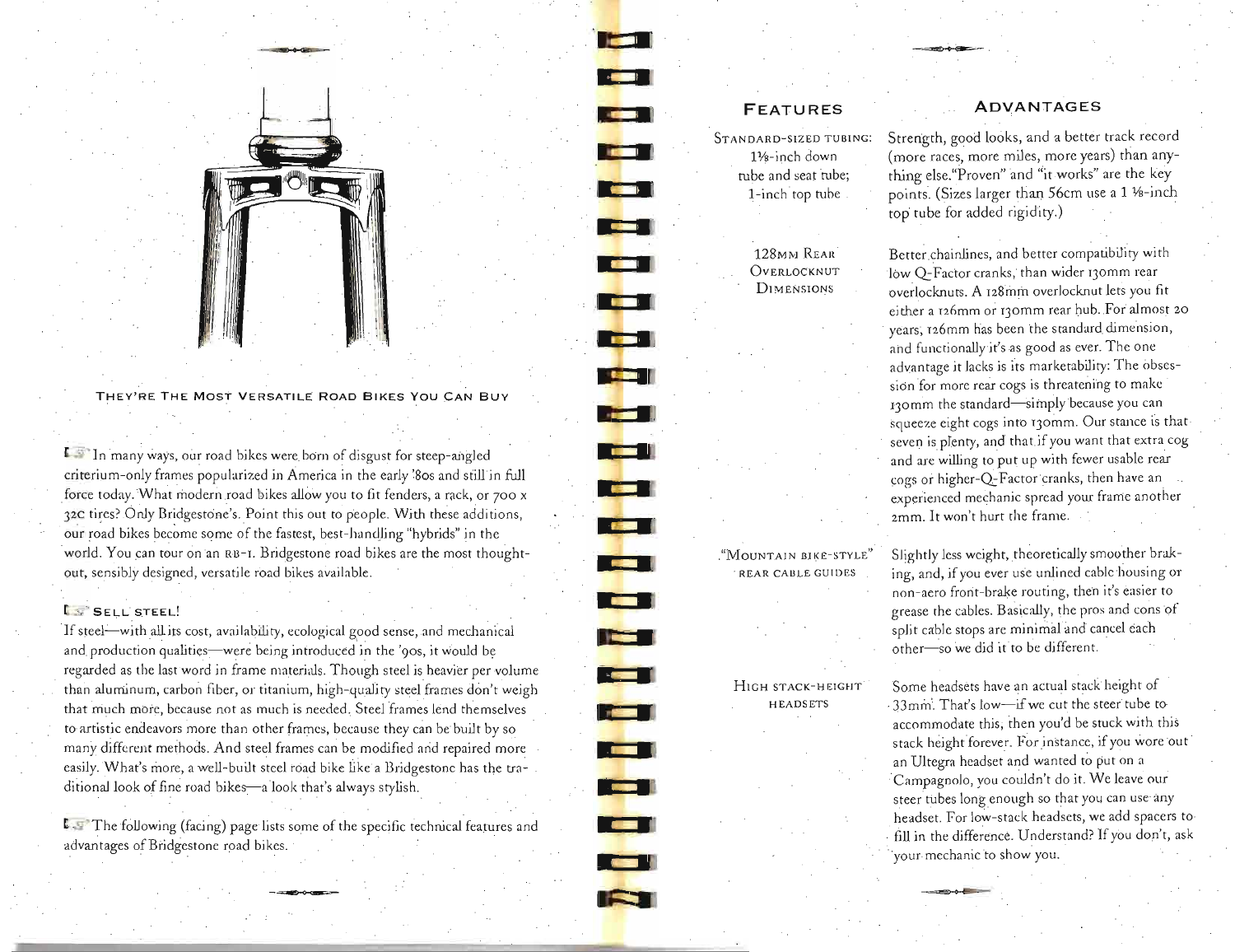# **RB-1**

WHO SHOULD BUY AN RB-l?

# • A *mcer.*

An *athletic road rider.* 

# THREE KEY FEATURES AND THEIR BENEFITS

| EXCELLENT GEOMETRY | Good position, good handling, great ride.                                          |
|--------------------|------------------------------------------------------------------------------------|
|                    | BAR-END OR STI SHIFTERS Easier, hands-on shifting. Shift while climbing.           |
| DEEP-DROP BARS     | - Allows higher "flat" portion without sacrific-<br>ing low position. Comfortable! |

# POSSIBLE CUSTOMER PROBLEMS AND HOW TO HANDLE THEM

The RB-1/8 has all the latest features, including a full Shimano Ultegra STI *group that will be fomiliaT to most customers. The RB* -1/7 *is for more likely to*  attract curions questions, some of which we have anticipated below.

# WHY THE FUNKY BAR-END SHIFTERS?

RESPONSE: Compared to down-tube shifters; bar-ends allow faster shifts and let you keep both hands on the bars-a convenience, for sure, in competition. Compared to st1, bar-ends are lighter and less vulnerable in a crash. T hey also can be replaced independently of the brake lever, and they have a friction option-so you can use them with all drivetrains.

# WHAT?!?! NO CLIPLESS PEDALS?!?!

RESPONSE: Standard pedals allow you to use any shoes, a benefit if you won't always be riding in three-bolt cleats. Clipless pedals would've added at least \$100 to the price of the bike-if you still want them, you can choose your own. Until then-or maybe forever-ride the stock pedals.

# MINUTIAE

- The SunTour brakes are cold- Frame accepts 700 x 32C tires for forged and lighter than Shimano trail riding or winter training: dual-pivots.
- The quick-release is on the caliper, where it belongs.
- . 3 crankarm lengths: 50, 53: *qo;*  54-5,56: I72·5; 57·5, 59,62: I75·
- 
- Winningest frame in the Category I/2 pack-more than 100 wins in I990 -'9I.
- Seamless CrMo tubing, with gauge matched to frame size and tube.

# $R_{R-2}$

# WHO SHOULD BUY AN RB-2?

.. A *racer* who can't afford an RB-I.

· .A. *weekend wanior.* 

• **,--]**  ... r.]

i in T

**COL** 

.: **III'** 

., - III **. 1** 

- **\_ 1** 

- ....

- .:J Ial

-- - ~

-

**REAL PROPERTY** 

**Francis** 

**: .** 

1

| THREE KEY FEATURES AND THEIR BENEFITS |                                                                                        |  |
|---------------------------------------|----------------------------------------------------------------------------------------|--|
| <b>GREAT FRAME GEOMETRY</b>           | Excellent position, handling and ride.                                                 |  |
| LOW-O CRANK DESIGN                    | Most cheap cranks have high Q-Factors; this<br>erank has low-Q, which may feel better. |  |
| <b>IAPANESE-BUILT FRAME</b>           | Superb quality, way out of line for this price                                         |  |

which may feel better. Superb quality, way out of line for this price. Brazed and lugged, not TIG-welded.

POSSIBLE CUSTOMER PROBLEMS AND HOW TO HANDLE THEM

IF BAR-END SHIFTERS ARE SO GOOD, WHY NOT ON THIS BIKE, TOO? RESPONSE: They're too expensive. Unfortunately, mid-priced bar-end shifters don't exist. If you really want bar-ends, you can think of them as one of your first upgrades.

I WANT DtJAL-P1VOT BRAKES!

RESPONSE: These are lighter, and they'll stop the bike just fine.

- 56cm size has I75mm crank for better climhing leverage.
- Frame accepts tires to 32C for winter or rough-road training.
- Same excellent, under-appreciated pedals as on the RB-1.
- MINUTIAE
	- Stock 700 x 28c tires are best size for training-cushy, fast.
	- . Araya 20A rims do not accept Kevlar-beaded tires. Please note.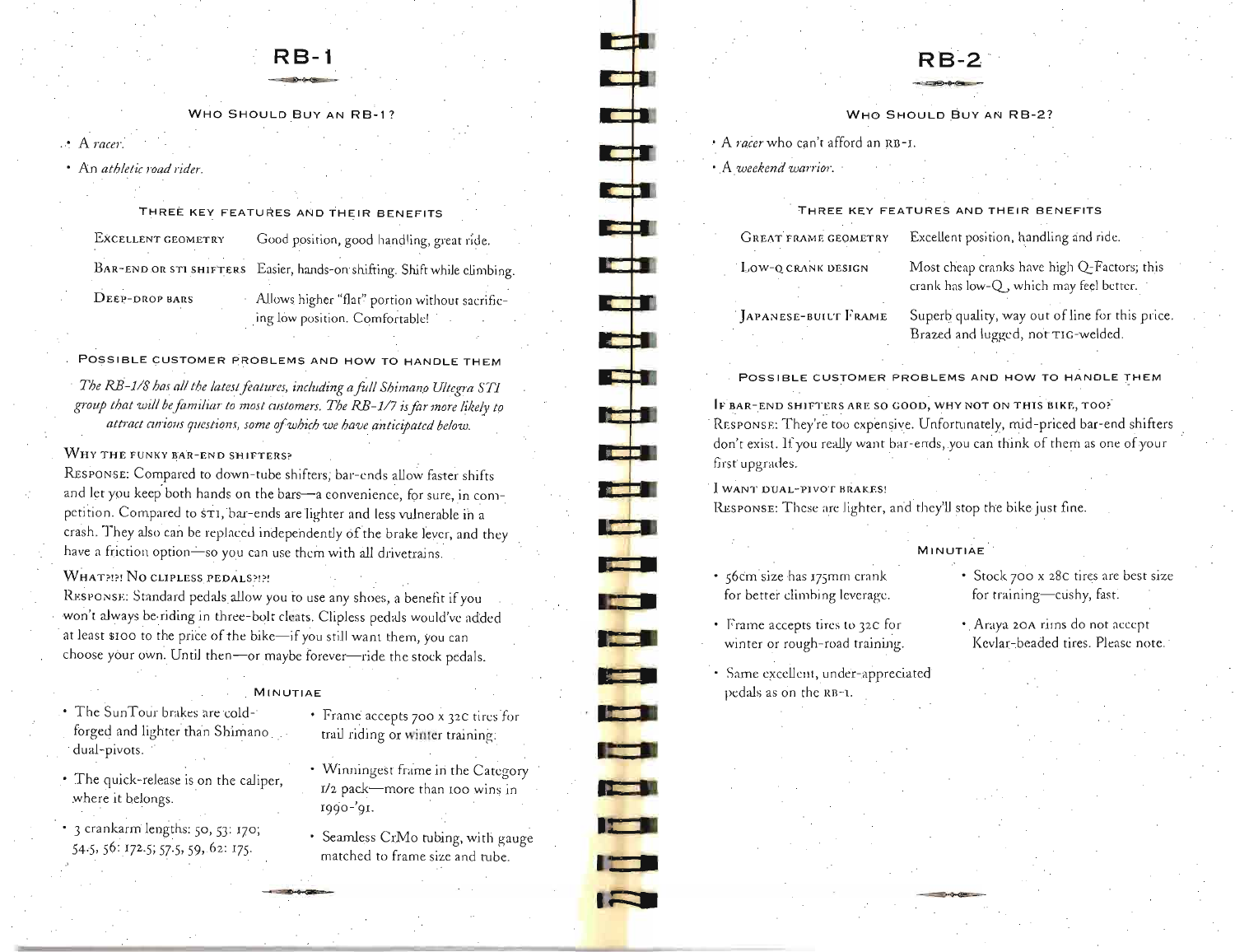# **SELLING THE XO BICYCLES** -.~



*Each model in our XO-series has features that distinguish it from other* bikes in its price range. Focus on these features and tie each one to a henefit. This *is not difficult, since each little quirk is there for a reason. The following* benefits will give you a good basis for understanding the line-up.

**T All models have multi-position handlebars. You will be selling them** against bikes that, with few exceptions, have one-position handlebars. Point out that having more than one place to put your hands is a godsend on longer rides of over varying terrain. More comfort-more power-more efficiency-more sanity! It all adds up.

**L.** All models have plenty of clearance for fat tires and fenders. Fatter tires extend the bikes' usefulness to rough roads and most trails, and fenders are great in the rain. In short, the clearance adds versatility.

L<sub>5</sub>: All models have size-specific, road geometry. While some manufacturers design "hybrids" by copying mountain bike geometry and throwing on 700c wheels, our xos are designed independently. Four of five models have 26-inch wheels, and all five *are* designed around a specific wheel size. The result: A better ride and a better fit-particularly for short-legged riders.

**I:** All models have double eyelets on the dropouts for racks and fenders. If a "hybrid" is to live up to its billing as a do-anything bike, it ought to be able to accept racks and fenders.

The Bridgestone xo bicycles-particularly the xo-4 and up-are the most thought-out, sensibly designed, versatile "H" bikes you can stock, sell or ride. They look different because they are different. Sell those differences.

# **XO-1**

# WHO SHOULD BUY AN XO-1?

• An *athlete* who wants a do-everything bike and doesn't need granny gears.

• A *commuter* who wants a fast, high-quality bike, but who wants something more versatile than a road bike and something other than drop bars.

# THREE KEY FEATURES AND THEiR BENEFITS

MOUSTACHE HANDLEBARS True all-terrain comfort, efficiency, LIGHT FRAME, ROAD GEOMETRY Quick, maneuverable, easy to ride. 26-INCH WHEELS Lighter and stronger rhan 70oc. Nice range of tires available, from one to two inches.

POSSIBLE CUSTOMER PROBLEMS AND HOW TO HANDLE THEM

### THEM HANDLEBARS LOOK FUNNY!

**II** I i

**• I** 

**The Second Second** 

ra 1

**The Fil** 

**ICE** 

T 7 1

**First** 

**PERSONAL** 

**•** 

Response: The shape makes sense. The bends and curves provide hand placernents that you don't get with a flat bar and an upright braking position that you don't get with a drop bar. The sweep-back of the grip lets your wrist face inward-a very comfortable orientation for pulling up on the bars.

# THE EXTRA GRIPS LOOK FUNKY!

Response: Take them off if you don't like them-but try them first, and you'll probably leave them on. They provide a useful fourth hand postion. Once the handlebar clamps are in place on the handlebar, *you* can add or remove the handrests in a few seconds with a 2mm Allen key.

# **ONLY TWO CHAINRINGS??!!**

Response: The  $38 \times 28$  low goes farther than you think, thanks to the efficient combination of the frame tubing, geometry and handlebars. But if you really want a triple, just add a longer BB spindle and suitable derailleurs. The crank is tapped and ready to accept a third, small chainring.

#### **SUMMARY**

We believe this is the most versatile bike you can own and the bike that you'll grab first on just about any ride short of on- or off-road competition.The easiest way to sell the bike is to spend a half-day on one-then you'll know what to say. And get your customers to test-ride this bike.

Stock a decent size assortment of the XO-I, so it doesn't stand out like a freak "attention-getter" on the floor.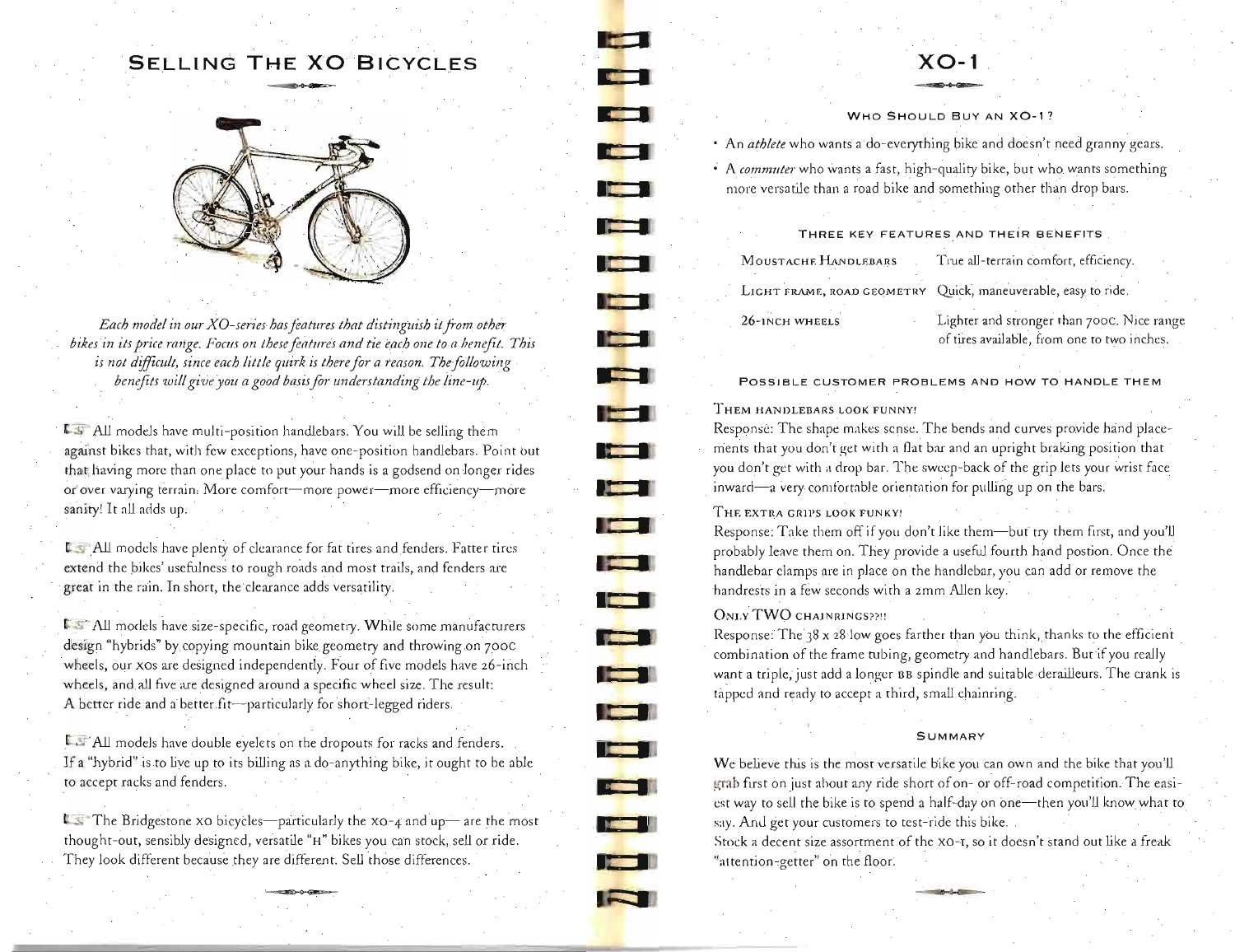

#### WHO SHOULD BUY AN XO-2?

• A *tourist*. The fat-tire capability gives it more versatility than any 700C touring bike, and the tubing and handling'qualities make it better-suited for touring than a mountain bike.

• A *commuter* who would otherwise ride a road bike, but who wants more versatility and fewer flat tires.

• A *recreational road rider* who is too heavy for a skinny-tired road bikc (or for some other reason is turned off by them), yet who doesn't want to be bogged down by a mountain bike.

THREE KEY FEATURES AND THEIR BENEFITS

| ROAD GEOMETRY/TUBING       |  |
|----------------------------|--|
|                            |  |
| FITS A HUGE RANGE OF TIRES |  |

Maneuverable, pleasant to ride. Up to 1.9 inches. Offers versatility to suit any surface.

#### 26-INCH WHEELS

Better strength:weight than 7ooe. Nice range of tires available.

**TEST** 

**Citricia** 

j

œ

### POSSIBLE CUSTOMER PROBLEMS AND HOW TO HANDLE THEM

### SHOULDN'T A TOURING BIKE HAVE 700C WHEELS?

Response: Well, 26-inch wheels are lighter and stronger, and they allow you to fit a wider range of tires. What's more, the smaller~diameter tire provides more clearance, which leaves plenty of room to add fenders.

# WHY ARE THE HANDLEBARS FLARED?

Response: For more wrist clearance, and added comfort on downhills. If you prefer standard drop bars, no problem-just make sure the center-sleeve diameter on the bars you're switching to is 25.4mm (the same goes for flat bars). Moustache Handlebars are a great retrofit, too.

#### **SUMMARY**

The XO-2 is a classic touring bike modernized and improved by 26-inch wheels. It is fast on the road, and—with the triple crank—plenty good for most offroad riding, too (with knobby tires, of course). '

# **XO-3**

### WHO SHOULD Buy AN XO-3?

• A *recreational riderwho* wants speed and durability. The xo-3 has the same frame and fork as the XO-2, but different handlebars. With "dummy" levers on the forward curves, the xo-3 is good on long, fast rides.

• A *commuter* who would otherwise ride a road bike, but who wants more versatility and fewer flat tires. (This is true of the  $xo-2$  as well.)

• A *recreational road rider* who is too heavy for a skinny-tired road bike (or for some other reason is turned off by them), yet who doesn't want to be bogged down by a mountain bike.

| THREE KEY FEATURES AND THEIR BENEFITS |                                                                     |  |
|---------------------------------------|---------------------------------------------------------------------|--|
| ROAD GEOMETRY/TUBING                  | Maneuverable, pleasant to ride.                                     |  |
| FITS A HUGE RANGE OF TIRES            | From 1 to 1.9 inches. Offers versatility to<br>suit any surface.    |  |
| 26-inch wheels                        | Better strength:weight than 700C. Nice<br>range of tires available. |  |

# POSSIBLE CUSTOMER PROBLEMS AND HOW TO HANDLE THEM

I'VE NEVER SEEN A HANDLEBAR AND SHIFTER ARRANGEMENT LIKE THAT... Response: It's a sensible, comfortable arrangement that allows at least three different hand positions. Grab the grips, rest your hands in the curves, or lean Iorward just a little more and rest your hands on the "dummy" levers. Try it.

I<sub>I</sub>  $\frac{1}{1}$  in the  $\frac{1}{1}$  arrangement and  $\frac{1}{1}$  don't like it...

Response: You aren't stuck! The stem, grips, shifters, and brake levers convert Io Ilat hars, no problem. But please try this arrangement; it's more comfortable, powerful, and efficient-especially on longer rides and up hills:

#### **SUMMARY**

The xo-3 is the most versatile bike you can get for the price. With minor , hanges, it changes personality drastically. Stock, it's perfect for recreational Titles on all paved surfaces and easy trails, commuting, or touring. For just \$2 we will supply aluminum Arc bars (found on the xo-5). We see these as a downin the lind we sincerely hope you put the bike on the floor with the Moustache luits with the durnmy grips in place. It is hard to imagine anybody preferring Ilat (or even Arc) bars to this arrangement. ~'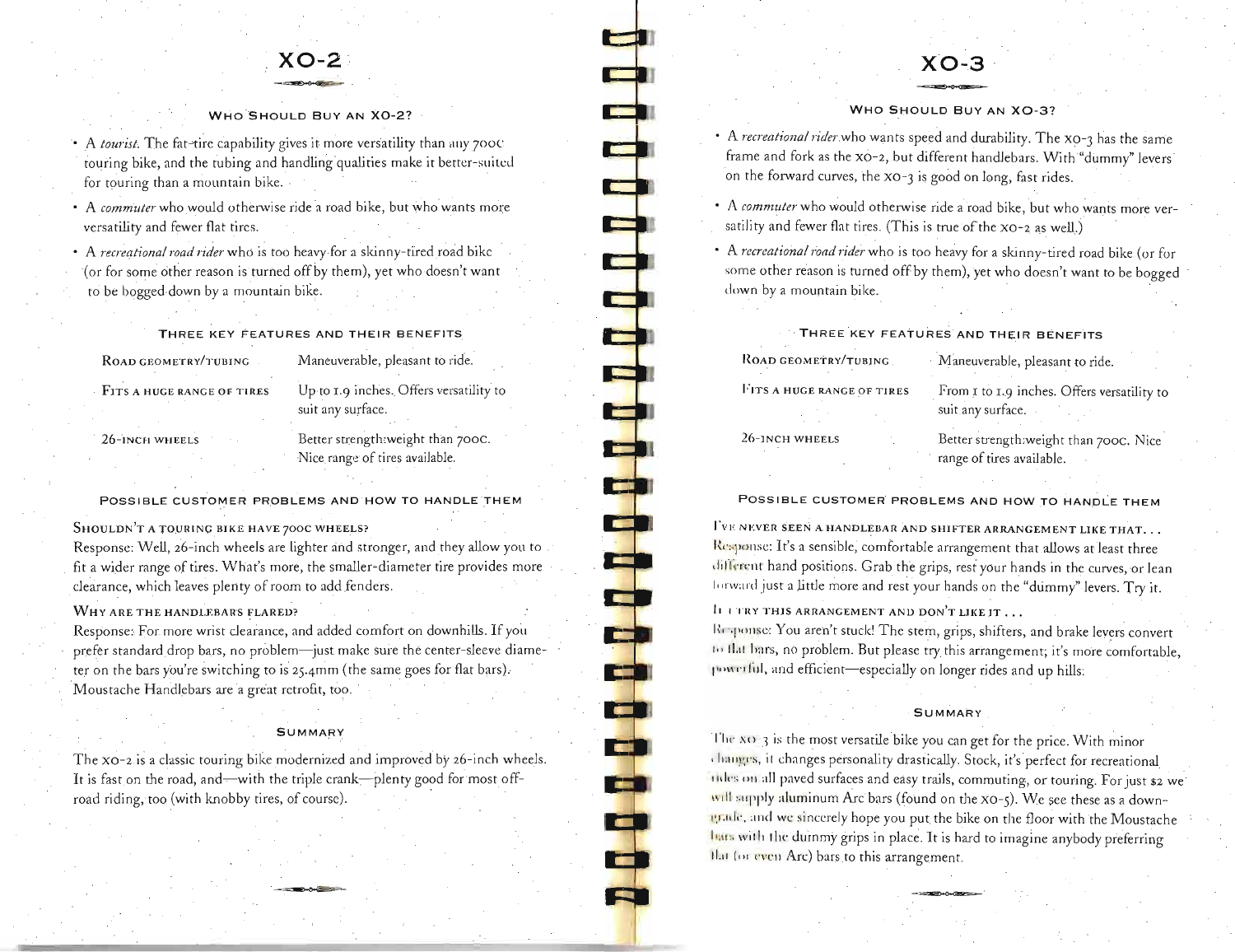

WHO SHOULD BUY AN XO-4?

• A *recreational rider* whose typical ride is not too hilly and under 20 miles, and who wants a quick ride and a comfortable, upright position.

• A *short-distance commuter.* 

• A *recreational road rider* who is too heavy fora skinny-tired road bike (or for some other reason is turned off by them), yet who doesn't want to be bogged down by a mountain bike.

THREE KEY FEATURES AND THEIR BENEFITS

"PRIEST" HANDLEBARS A multi-position bar that you can flip over

for a more upright position.

FITS A HUGE RANGE OF TIRES Up to 1.9 inches. Offers versatility to suit any surface.

26-INCH WILEELS Better strength:weight than 700C. Nice range of tires available.

POSSIBLE CUSTOMER PROBLEMS AND HOW TO HANDLE THEM

I HAD HANDLEBARS LIKE THAT ON MY ENGLISH THREE-SPEED.

Response: But those weren't polished aluminum! The handlebar bend is tried and true, but Bridgestone has modified it ever-so-slightly to provide at least three different hand positions. This is a benefit on longer rides and up hills, where the wrist-in position makes it easy to pull up hard on the bars;

IF I TRY THIS ARRANGEMENT AND DON'T LIKE IT...

Response: You aren't stuck! The stem, grips, shifters, and brake levers convert to flat bars, no problem (and, as with the xO~3, we are supplying aluminum Arc bars for just \$2). But please try this arrangement; it's more comfortable, powerful and efficient-especially on longer rides and up hills.

# SUMMARy

The XQ-4 is a light, versatile, comfortable multi~use bike for shorter rides and over flat-to-rolling terrain. With the bars flipped upright, it's perfect for riders who like to sit upright. As with our four other XO bikes, there are eyelets for racks and fenders.

# **XO-5**

WHO SHOULD BUY AN XO-5?

- A *weekend-and short-distance rider* without a lot of hills to climb.
- A *5-mile commuter.*

~

**<sup>I</sup>•** 

**I •** 

**......** 

**I •** 

• •

**<sup>I</sup>**••

**• •** 

**• •** 

**• •** 

**I: •** 

• •

**• •** 

**• • ••** 

**The Co** 

**••** 

**.....** 

**START OF** 

**a: •** 

- **•** Someone just getting into bike riding, either for the first time or after many years off a bike.
	-

THREE KEY FEATURES AND THEIR BENEFITS

"ARC" HANDLEBARS TOP-MOUNT SHIFTERS

GrEAT TIRE CLEARANCE

REPLACEABLE CHAINRINGS

Bring the grips close. Tilt wrists inward for more comfort, power.

Make it easy to tell what gear you're in by looking or feeling. Have friction and indexed options.

Provides room for 38c tires and fenders.

Make it easy to upgrade to aluminum, or to customize gearing to any terrain. (The xo-s is the only bike we know of in its price range with this feature.)

POSSIBLE CUSTOMER PROBLEMS AND HOW TO HANDLE THEM

I WANT THOSE SHIFTERS THAT GO UNDER THE HANDLEBARS, I.1KE MY FRIENDS HAVE.

Response: Top-mounts are still the lightest, simplest style, and they have advantages. Only top-mounts allow you to shift with the heel of your hand-a. benefit when it's cold out or your thumbs are tired. Top-mounts allow you to tell which gear you're in simply by looking at the shift lever or by feeling it.

# 1 WANT THE FRONTSHIFTER TO CLICK, TOO.

Response: Indexing is much less of a benefit on the front, since you have just three chainrings. A "friction front" is less likely to overshift, and it gives you control over this simple function. Also, if you ever need to get another front derailleur, you won't be limited to one that is "index-compatible."

# **SUMMARY**

The xo-5 is an entry-level bike for the intelligent customer who wants timeproven features, an upright riding position, and a comfortable saddle.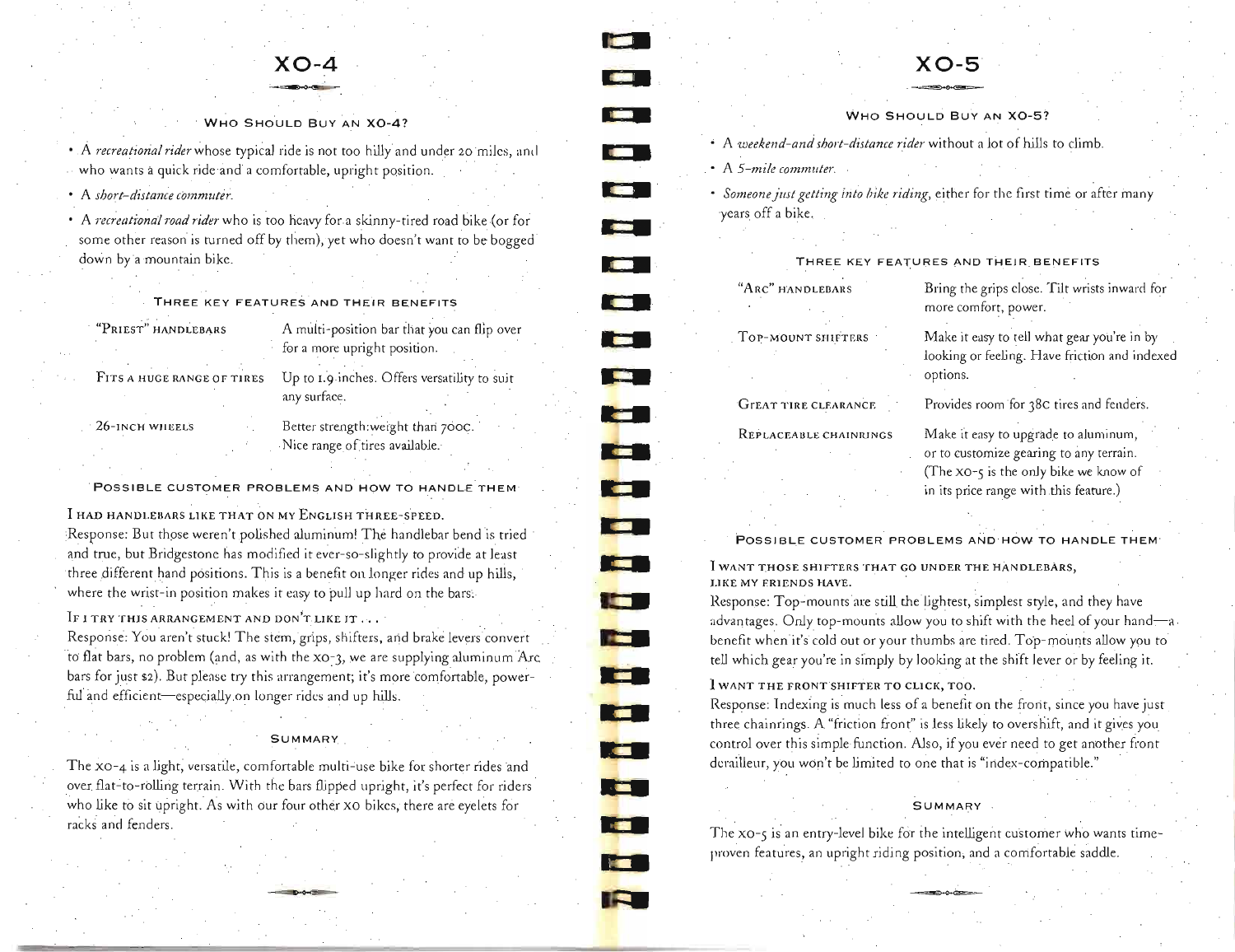# **SELLING THE MOUNTAIN BIKES**

-

 $\frac{1}{\sqrt{2}}$ 

--

- ~

--

5<br>-<br>I

--- 1

-**I.'** 

- **L.r( i** 

11

**India** 

- I

**• •** 

~ **--**

-= '. -

i<br>1

 $\overline{a}$ 

**RED** 1

 $\frac{1}{2}$ 

**COLLE** 

The key to selling a Bridgestone mountain bike is to get the customer to ride one. Amazing though it sounds, even a parking-lot test ride will do. We *could go into detail here about why our bikes ride better-something to do with the combination* of *long top tube, steep head-tube angle, and a front-center that works-but what matters is that they actually do ride better, not why that is the case. Get people on the bikes.* 

**L.:** ALL MODELS HAVE TOP-MOUNT SHIFTERS.

Whether your personal bike has this style or not, please point out at least three of the following four advantages of top-mounts: (1) They can be positioned independently of the brake levers (which makes perfect sense, since shifting and braking are two totally different functions), (2) They are easier to use in cold weather, or when your thumbs get tired-because half of your shifts are with your index finger or the heel of your hand, anyway; (3) They have a friction option, which means you can shift even in a less-than perfect shifting environ ment (mixed drivetrain parts, stretched cables, bent derailleur hanger, or all three); (4) They offer quicker access from bar-ends.

L. ALL MODELS HAVE SIZE-SPECIFIC GEOMETRY.

Most manufacturers build one geometry for all sizes (typically 73° seat, 71° head), We vary tube angles on all our models according to size, in order to accommodate the normal changes in leg length that generally accompany, changes in rider height.

# **L...** LIGHT WEIGHT, NICE FEELING.

Bridgestones are built with the "original oversize" tube dimensions-roughly 12 percent larger than the standard road bike tube sizes. This adds enough strength and rigidity for off-road riding without going overboard and creating a heavy, rigid, non-compliant mountain bike. We are definitely of the opinion that a little flex is good, that flex is not wasted energy, and that the balance between light weight, flex and strength is best achieved by the "original oversize" tube dimensions.

### A HISTORY SIDEBAR

Bridgestone was the first production mountain bike manufacturer to introduce racing saddles, toe clips, "two-finger" brake levers, Presta valves, narrow handlebars, upright geometry, long top tubes, and sub-17-inch chainstays-and we led the way back to round chainrings, cantilever brakes, and top-mount shifters. Our "retro-grouch" reputation misses the poirit, and we'd rather be thought of as "radical practicalists."

# **MB-1**

### WHO SHOULD BUY AN MB-1?

• A *typical trail rider*. This is the best all-around trail bike we can build.

• A *racer?* Only if they agree to ride with the beautiful stock fork.

#### THREE KEY FFATURES AND THEIR BENFFITS

| THE FORK             | More shock-absorbing than fat forks.                                       |  |
|----------------------|----------------------------------------------------------------------------|--|
|                      | More tire clearance than a unicrown.                                       |  |
|                      | Imparts balanced strength that better protects the                         |  |
|                      | frame in a front-end impact.                                               |  |
|                      | Nice-looking.                                                              |  |
| THE FRAME TUBING     | More vertical flex than most, which results in a more<br>comfortable ride. |  |
|                      | Special-design Logic tubing for lugged construc-                           |  |
|                      | tion. Long-butt down tube adds strength.                                   |  |
| <b>GOOD GEOMETRY</b> | Seat tube angles vary with frame size.                                     |  |
|                      | Steeper head tubes give bike a nice,                                       |  |
|                      | light feel and more control.                                               |  |

POSSIBLE CUSTOMER PROBLEMS AND HOW TO HANDLE THEM

# AT \$1500, I MUST HAVE SUSPENSION!

If the customer truly wants suspension, sell a suspension bike. I lowever, point out that suspension is not always good for technical riding, climbing, or steep drop-offs, and that it changes the way you ride a bike. For many riders and many conditions, a good non-suspension frame and fork are better.

# AREN'T THOSE THE OLD-STYLE SHIFTERS?!

Response: No. Top-mounts are still the lightest, simplest style, and they have advantages. Only top-mounts allow you to shift with the heel of your hand-a benefit when it's cold out or your thumbs are tired. Top-mounts allow you to tell what gear you're in simply by looking at the shift lever or by feeling it. Topmounts have a friction option, which can bail you out if you crash and bend your dcmilleur hanger.

#### **SUMMARY**

The MB-1 is a light, strong, great-handling trail bike with classic details.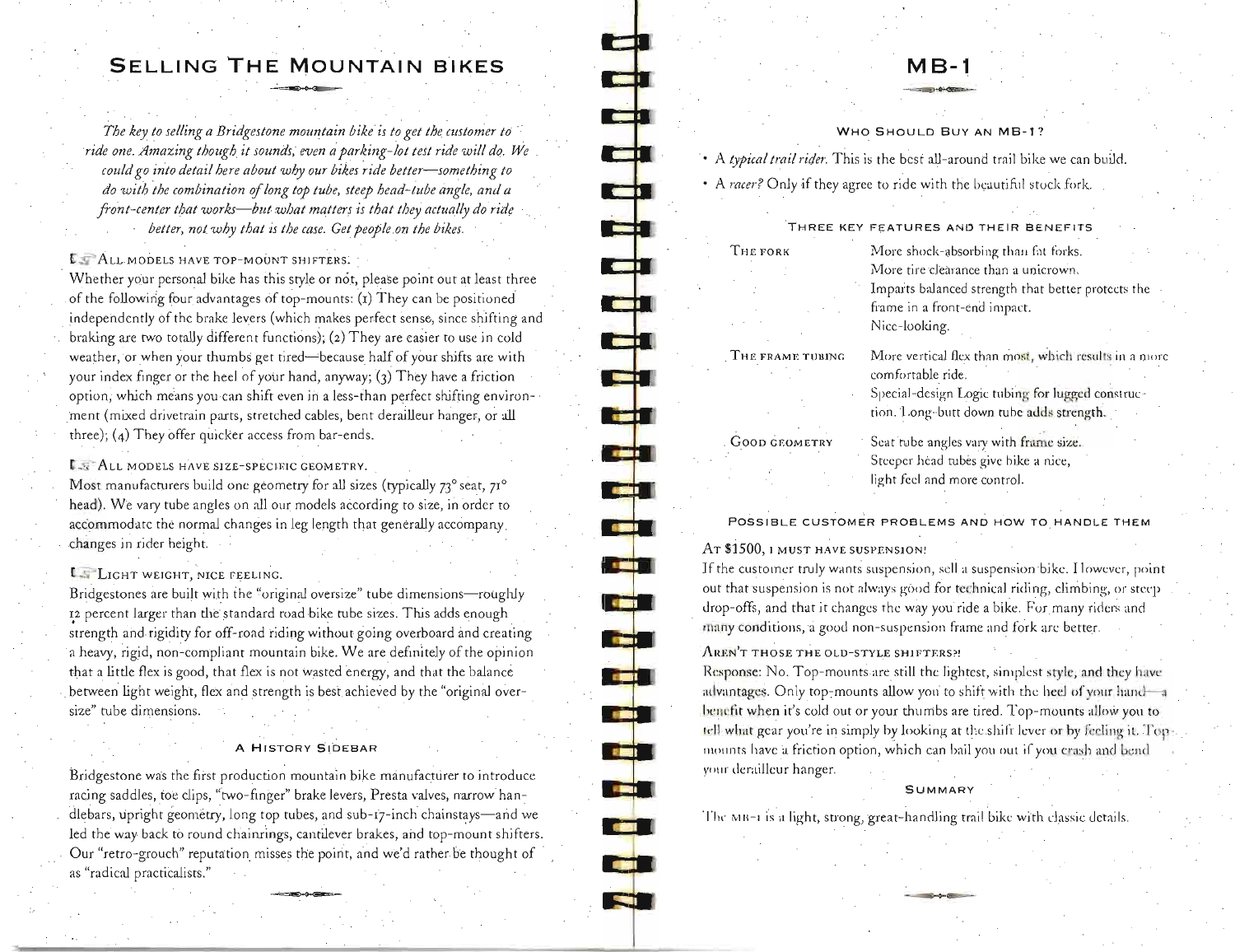# **MB-2**

WHO SHOULD BUY AN MB-2?

• A *typical trail rider*. It's just slightly heavier than an MB-I..

• Someone who can't afford an MB-I and who doesn't Want clipless pedals.

# THREE KEY FEATURES AND THEIR BENEFITS

. more comfortable ride.

| r.<br>ч | ORK<br>ю |  |
|---------|----------|--|
|         |          |  |

More shock-absorbing than fat forks. More tire clearance than a unicrown. Imparts balanced strength that protects the frame more in a front-end impact. Nice-looking. ··Way ligbter than a suspension fork.

a m

an an

the se

**The State** 

**THE R** 

an B

a bi s

**CEL** 

ŧ

t i

. **CEST** 

**GILLER** 

THE FRAME TUBING

GOOD GEOMETRY

Seat tube angles vary with frame size. Steeper head tubes give bike a nice, light feel and more control.

More vertical flex than most, which makes for a

Special-design Logic tubing for lugged construction. Long-butt downtube adds strength.

POSSIBLE CUSTOMER PROBLEMS AND HOW TO HANDLE THEM

# AT \$1200,1 MUST HAVE SUSPENSION!

If the customer truly wants suspension, *sell* a suspension bike. However, point out that suspension is not good for slow technical riding, climbing, or steep drop-offs, and that it changes the way a bike rides as well as the way you ride a bike. For many riders, a non-suspension frame and fork are better.

AREN'T THOSE THE OLD-STYLE SHIFTERS?!

Response: No. Top-mounts are still the lightest, *simplest* style, and they have advantages. Only top-mounts allow you to shift with the heel of your hand-a benefit when it's *cold* out or your thumbs are tired. Top-mounts allow you to *tell* what gear you're in *simply* by looking at the shift lever or by feeling it. Topmounts have a friction option, which can bail you out if you crash and bend your derailleur hanger. .

#### SUMMARY

Like the MB-1, the MB-2 is a light, strong, great-handling trail bike. It is highly evolved already; it will not be made obsolete, no matter what comes along next year or the years after.

# **MB-3**

### WHO SHOULD Buy AN MB-3?

*• Any trail rider.* Most MB-3 buyers are on their second or third bike . • Someone who can't afford an MB-I or an MB-2.

#### THREE KEY FEATURES AND THEIR BENEFITS

| THE FRAME            | Japanese-built, lugged, clean, conservative, proven, and<br>responsive.                                                                       |
|----------------------|-----------------------------------------------------------------------------------------------------------------------------------------------|
|                      | For two years running, the MB-3 has won top honors in<br>Bicycle Guide's review of like-priced bikes. The frame<br>has a lot to do with that. |
| LOGIC FORK           | Ritchey-designed, Tange-built quality.<br>Very light, strong, and flexible enough to absorb shock.                                            |
| <b>GOOD GEOMETRY</b> | Seat-tube angles vary with frame size.<br>Steeper head tubes give bike a nice, light feel and<br>more control.                                |
|                      |                                                                                                                                               |

### POSSIBLE CUSTOMER PROBLEMS AND HOW TO HANDLE THEM

The price is *low* enough (\$8oo-plus) that it's hard to imagine what questions might come up. There are sure to be plenty of suspension bikes at this price, but none with the MB-3's high-quality frame and components. Remember, this is a Japanese-built bike equipped with good parts.

#### **SUMMARY**

The MB-3 is all the bike any non-competitive rider needs. It is a well-built, great-handling, all-around trail bike-and it is plenty raceable box-stock. It's hard to find a bike like this at this price, because of the suspension onslaught. If, however, the customer wants to stick a suspension fork on an MB-3-or on any of our mountain bikes-please note that the starting geometry is eminently "suspension-compatible," meaning that retrofitting a longer suspension fork won't kick back the geometry into the dark ages of mountain bikes (a 49cm MB-3 with a Rock Shox will have a 70.5-degree head tube and 72-degree seat-tube angle).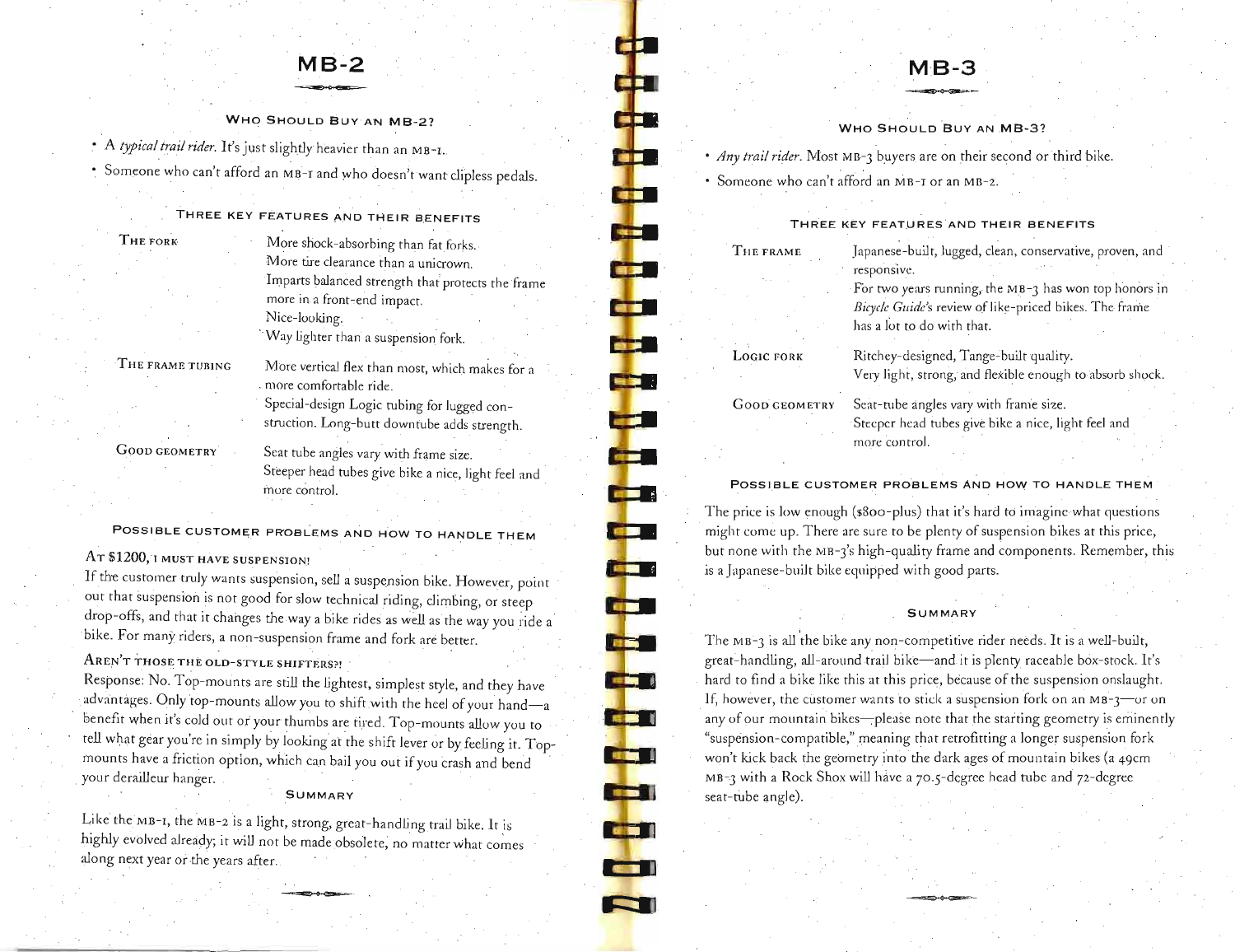# **MB-4**

# WHO SHOULD BUY AN MB-4?

• An *athletic first-time mountain bike buyer*. The MB-4 fits and handles like a much better bike. Other bikes in this price range are made for the rider who wants to sit up like a typist and coast along the trails. The MB-4's long top tube and longish stem are well-suited to aggressive riding.

• A *quality-conscious, "no bs" rider*. This is a well-built, lugged, Japanese mountain bike, equipped with simple, proven, durable components.

FOUR KEY FEATURES AND THEIR BENEFITS

| THE FRAME |  |
|-----------|--|
|           |  |

Japanese-built, lugged, clean, conservative, proven, and responsive. The MB-4 is the only bike in its price range that has a Japanese frame.

THE FORK

It is also the only bike in its price range with a real Tange (Japanese) fork.

GOOD GEOMETRY

Seat-tube angles vary with frame size. Steeper head tubes give bike a nice, light feel and more control.

TOP-MOUNT SHIFTERS Simple, reliable, with a friction option. Probably a price-point exclusive.

POSSIBLE CUSTOMER PROBLEMS AND HOW TO HANDLE THEM I CAN GET A SUSPENSION BIKE FOR THIS PRICE. WHY SHOULD I GET AN OLD-

FASHIONED RIGID BIKE?

Sell the rugged, reliability of the MB-4 frame, fork, and parts. Point out that in order to get suspension at the same price, other things have to be sacrificed .

### **SUMMARY**

The MB-4 is an ideal starter bike for someone who appreciates high quality. It weighs just 28 pounds and has the same ride as our more expensive bikes.

# **MB-5**

WHO SHOULD BUY AN MB-5?

• *Any first-time mountain bike huyer*. The MB-5 is a great entry-level bike. It has the same design and ride as our more expensive bikes, and nothing needs to be upgraded.

# THREE KEY FEATURES AND THEIR BENEFITS

#### TII£ FRAME

**Louis** 

 $\blacksquare$ 

ا اکترا

ا است

**The Second Second** 

liai I

**Total** 

**The Fi** 

**Command** 

**Reader** 

**Kanada** 

**The Contract of the Contract of the Contract of The Contract of The Contract of The Contract of The Contract o** 

**Agir 1** 

 $\frac{1}{2}$ 

 $\sim$  2000  $\pm$ 

#### TOP-MOUNT SHIFTER S

Strong, lighter than most (at this price), and it has the same great geometry as all our MBs. Have the customer compare on a test ride.

Deore DX top-mounts are totally reliable, light, high-quality shifters. As you know, the same shifters are often found on. bikes that cost ovei' \$IOoo-and no other bike at this price has them.

ALUMINUM CHAINRINGS

Another rarity at this price. Saves almost half a pound over steel.

POSSIBLE CUSTOMER PROBLEMS AND HOW TO HANDLE THEM

Point this out!

The MB-5 is another bike that is untouchable in its price range. It has an allchrome-moly frame, alunimum chainrings, Deore DX top-mount shifters and a great ride.

**SUMMARY** 

This is the best deal in our line. Nobody else's comparably priced mountain bike comes close to matching the ride of the MB-5. A wonderful value.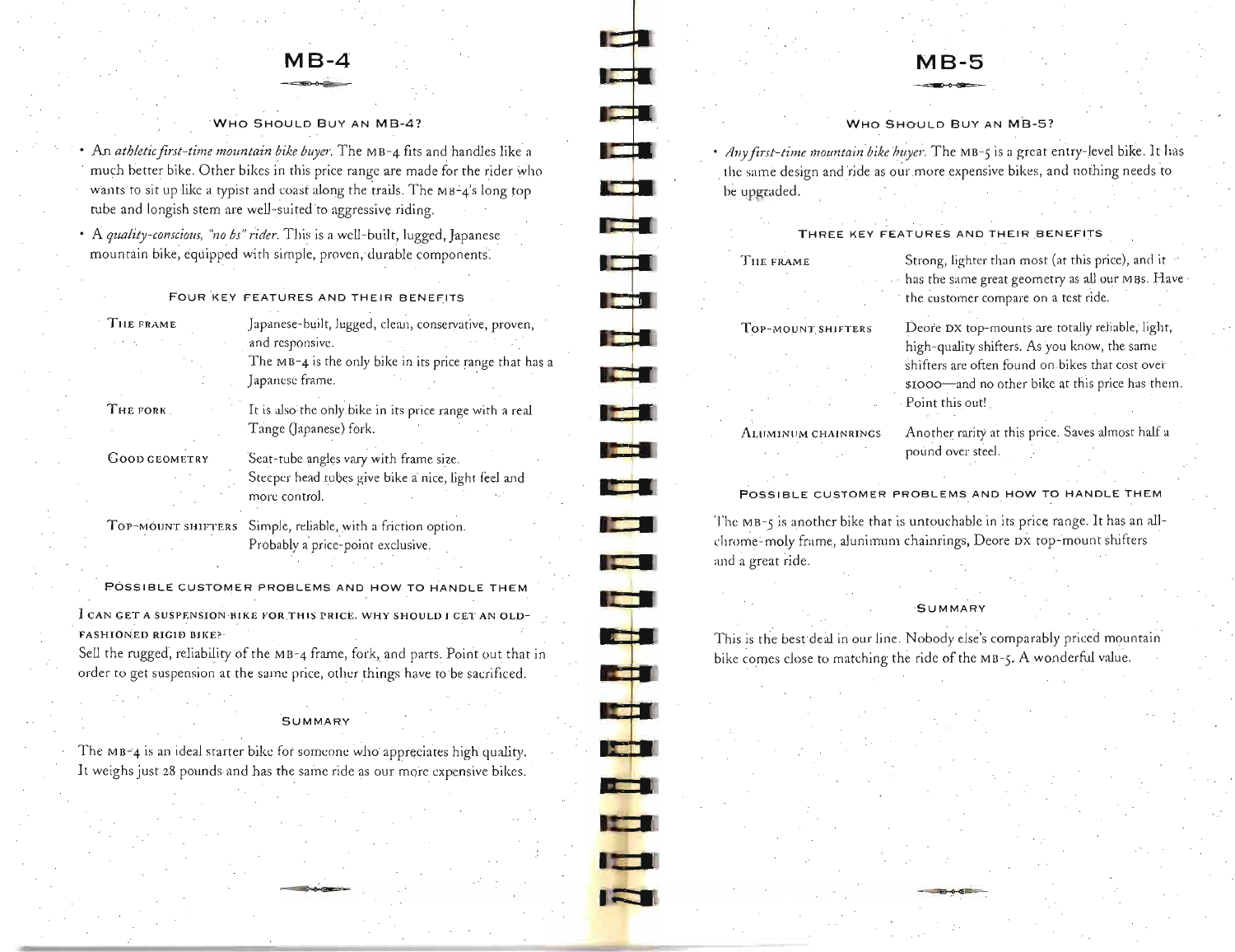# **MB-6**

#### WHO SHOULD BUY AN MB-6?

• A *first-time mountain bike buyer on a tight budget.* The MB-6 is a great entrylevel bike. It has the same design and ride as our more expensive bikes.

# THREE KEY FEATURES AND THEIR BENEFITS

### THE FRAME

It's strong, it's lighter than most (at this price), and it rides great. Have them compare on a test ride.

### TOP-MOUNT SHIFTERS

Totally reliable, light; high-guality shifters. Sell the simplicity and versatility (friction option, compatible with mittens, better in cold weather, you can tell what gear you're in by "feel"). Can be upgraded to DX without changing the brake levers.

### REPLACEABLE CHAINRINGS

A rarity at this price. True, steel rings will probably never wear out, but non-riveted chainrings let your customer upgrade to aluminum rings or custom gearing.

### POSSIBLE CUSTOMER PROBLEMS AND HOW TO HANDLE THEM

. Unless the person has been sold on Rapidfire-style shifters, there should be few or no problems with this bike. Now with Shimano shifters, the MB-6 should fly out the door. No bike in its price range can touch it-as you will see, if you compare it as closely as we did. Sell the ride, the shifters and the crank.

### **SUMMARY**

The MB-6 is a well-built, great-riding, inexpensive mountain bike. The only glaring omission is toe clips. If *your* customer is going to do a lot of off-road riding, encourage him or her to buy these, too.

. ~

# **BUB**

#### WHO SHOULD BUY BUBBY?

- Someone who doesn't own a bike, and who wants a simple, inexpensive bike for short, flat, slow rides.
- Someone who needs an inexpensive bike for utility rides.
- Your parents or grandparents.

 $\blacksquare$ 

**rd** 

.. **--.I** 

<u>ei l</u>

**- j** 

-<br>-<br>-**\_\_ I** 

-

..

**- 1** 

**-**

**THE R** 

**COL** 

**The Second Second** 

 $\epsilon$  and  $\epsilon$ 

 $\overline{\phantom{a}}$ 

وإوا

--I

 $\frac{1}{2}$ 

# THREE KEY FEATURES AND THEIR BENEFITS

"PRIEST" HANDLEBARS

# ONLY ONE SHIFTER

ALUMINUM RIMS

A multi-position bar that you can flip over for a more upright position. Comfortable and light, they place the grips right close to you, so you don't have to reach for them.

Simple! Six speeds are plenty for flartish rides with the occasional hill.

They're light, and they won't rust. Most "clunkers" have steel rims.

POSSIBLE CUSTOMER PROBLEMS AND HOW TO HANDLE THEM

WHY DON'T THE HUBS HAVE QUICK-RELEASE SKEWERS?

Response: Attaching the wheels with nuts means they can't be removed without a wrench. This makes them less attractive to thieves. These are good hubs-they're aluminum (not steel), and they're made in Japan.

WHY ISN'T THE KICKSTAND IN THE NORMAL PLACE?

Response: Having the kickstand mounted at the rear makes a lot of sense. It is three times more stable than standard kickstands, and it doesn't pinch the chainstays when it's. clamped on.

#### **SUMMARY**

The BUB is a simple bike for utility arid casual rides. It's both easy and fun to ride, and it's the right bike for a lot of people.